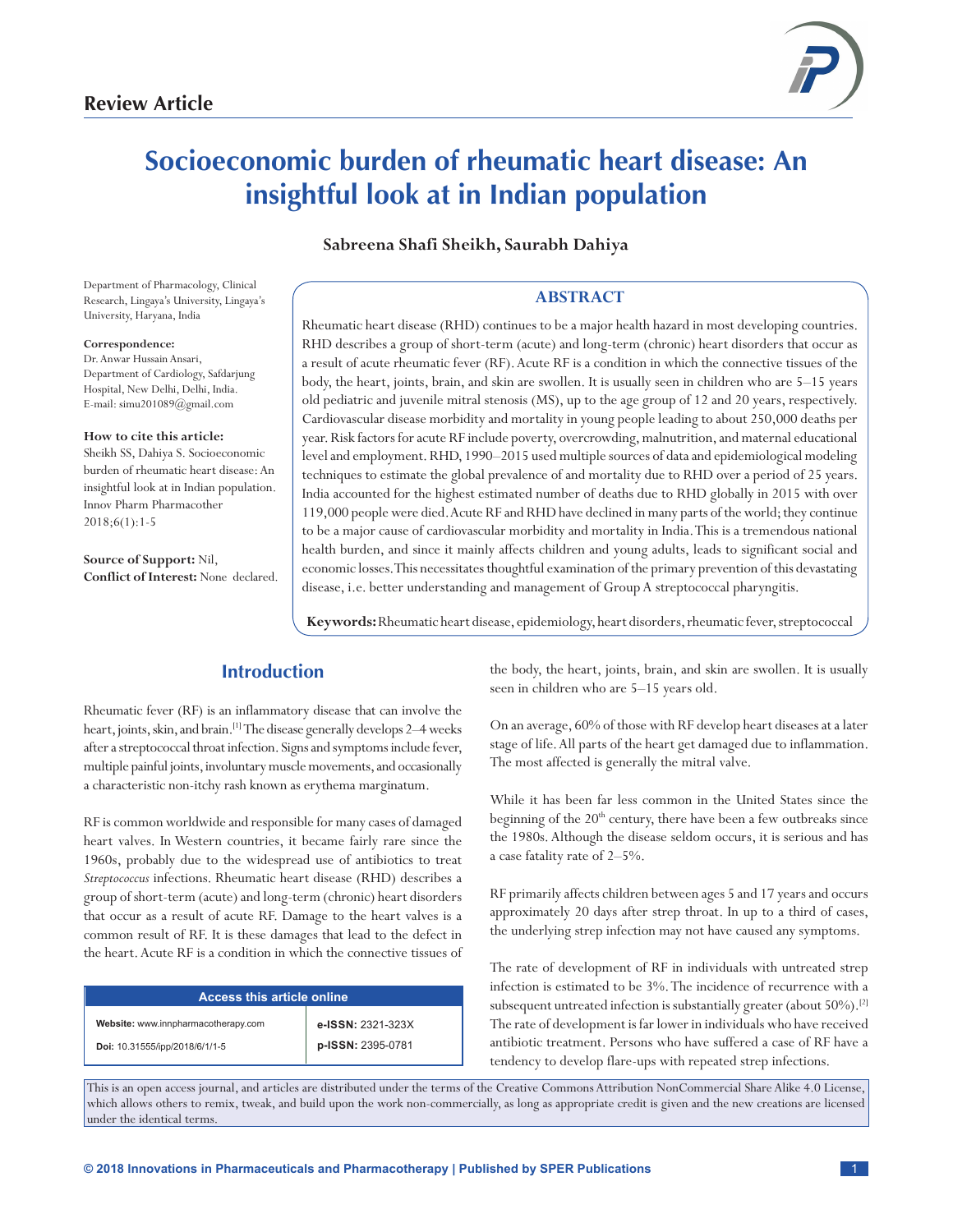population of all age groups. A recent Indian Council of Medical

## **Pathophysiology of RHD**

RF is a systemic disease affecting the periarteriolar connective tissue and can occur after an untreated GroupA beta-hemolytic streptococcal pharyngeal infection. It is believed to be caused by antibody crossreactivity. This cross-reactivity is a Type II hypersensitivity reaction and is termed molecular mimicry. Usually, self-reactive B cells remain anergic in the periphery without T-cell co-stimulation. During a *Streptococcus* infection, mature antigen presenting cells such as B cells present the bacterial antigen to CD4-T cells which differentiate into helper  $T_{2}$ <sub>cells</sub>. Helper  $T_{2}$ <sub>cells</sub> subsequently activate the B cells to become plasma cells and induce the production of antibodies against the cell wall of *Streptococcus*. However, the antibodies may also react against the myocardium and joints,<sup>[3]</sup> producing the symptoms of RF.

Group A *Streptococcus pyogenes* has a cell wall composed of branched polymers which sometimes contain M protein that is highly antigenic. The antibodies which the immune system generates against the M protein may cross react with cardiac myofiber protein myosin, $[4]$ heart muscle glycogen, and smooth muscle cells of arteries, inducing cytokine release and tissue destruction. However, the only proven cross-reaction is with perivascular connective tissue (citation needed). This inflammation occurs through direct attachment of complement and Fc receptor-mediated recruitment of neutrophils and macrophages. Characteristic aschoff bodies, composed of swollen eosinophilic collagen surrounded by lymphocytes and macrophages can be seen on light microscopy. The larger macrophages may become anitschkow cells or aschoff giant cells. Acute rheumatic valvular lesions may also involve a cell-mediated immunity reaction as these lesions predominantly contain T-helper cells and macrophages Figure 1.<sup>[5]</sup>

## **Burden of RHD in India**

The information regarding the burden of disease comes from hospital data, population-based studies, and school surveys. Hospital-based data between 1945 and 1963 indicated that anywhere from 20% to 50% hospital admissions for cardiac patients were for RHD.

Since the hospital-based data do not represent the population of the region, there is a bias toward the worst affected and those seeking admission for procedures. Additional bias may be introduced through changes in the population served by the hospital over many years. With increasing marginalization of the poorer sections of the society, some hospitals may no longer be serving those who are worst affected with RHD. Perhaps, the most important source of bias is the preference of the admitting units. With the emergence of the epidemic of coronary artery disease (CAD), hospital admissions are largely represented by CAD patients in most hospitals.

Population-based surveys for prevalence are very few and scattered. In a study in rural Haryana prevalence of RHD was found to be 2.2/1000 in 5– 30-year-old patients.[6] Mathur *et al*. in a study of the urban population of Agra found RHD in 1.8/1000 in the same age group.<sup>[7]</sup> Berry<sup>[8]</sup> studied the urban population of Chandigarh and found RHD in 1.23/1000 male and 2.07/1000 in the female Research (ICMR) study (between 2000 and 2010) in 10 different, mostly urban, locations of the country found the prevalence to range from 0.2 to 1.1/1000 for RHD and 0.0007 to 0.2/1000 for RF.[9] ICMR has conducted three school-based surveys in children 5–14 year in age over a period of 40 years between 1970 and 2010. The first survey from 1972 to 1975 was in schools at Agra, Alleppy, Bombay (Mumbai), Delhi, and Hyderabad. The second from 1984 to 1987 included schools at Delhi, Varanasi, and Vellore. The third study included children from 10 centers in the country located at Shimla, Jammu, Chandigarh, Jodhpur, Indore, Kochi, Wayanad, Mumbai, Vellore, and Dibrugarh. It has a wider coverage but not of the whole country. In the first study (1972–1975), 1,33,000 children were evaluated and the prevalence of RHD varied from 0.8 to 11/1000, overall 5.3/1000. The second study (1984–1987) included 53,786 children and the prevalence ranged from 1.0 to 5.6/1000 overall 2.9/1000. The third and the largest study included 1,76,904 school children with a prevalence varying from 0.13 to 1.5/1000 (overall  $0.9/1000$ ) in the 5–14 years age range.<sup>[9]</sup> Acute RF and RHD have declined in many parts of the world, they continue to be a major cause of cardiovascular morbidity and mortality in India. If one assumes an attack rate of RF of  $0.3\text{--}3\%$  of all streptococcal sore throats,  $^{[10,11]}$  then there would be between 50,000 and 500,000 new cases of acute RF in India every year. These figures do not account for asymptomatic and subclinical (SC) streptococcal pharyngitis and thus, the actual numbers may be even higher. According to recent epidemiological surveys among school children, the prevalence of RHD varies from 1 to 5.4/1000 school-aged children and the incidence of acute RF varies from 0.2 to 0.75/1000 school-age children 5–15 years of age.[12-14] Using the 2001 National Census Data information that 23.6% of the total population of India (1027 million) is between 5 and 15 years of age,  $^{[15]}$  one may estimate that approximately 600,000 children <15 years of age are currently suffering from chronic RHD, and that approximately 1,21,000 children are newly diagnosed with acute RF every year. This is a tremendous national health burden, and since it mainly affects children and young adults, leads to significant social and economic losses. This necessitates thoughtful examination of the primary prevention of this devastating disease, i.e., better understanding and management of Group A streptococcal (GAS) pharyngitis.

#### **Prevalence of RHD**

The data suggest a progressive decline in RHD from 5.3 to 2.9 to below 1.0/1000 between 1970 and 2010. In the last study, echocardiographic evaluation was performed in all children clinically diagnosed to have a heart murmur and children with congenital heart disease could be excluded from the study. In a study on 1,18,212 schoolchildren 4–18 years of age, a heart murmur was found in 389 normal children. Echo evaluation identified 61 children with RHD giving a prevalence of 0.5/1000 children in Uttar Pradesh<sup>[16]</sup> studies from Punjab, Gujarat, Rajasthan, Uttar Pradesh and Tamil Nadu have found the prevalence to range from 0.67 to 4.54/1000 children. The figures are variable but suggest a decline in the prevalence of RHD over time, however, whether they identify a real decline in prevalence is a difficult question to answer. At the same time, the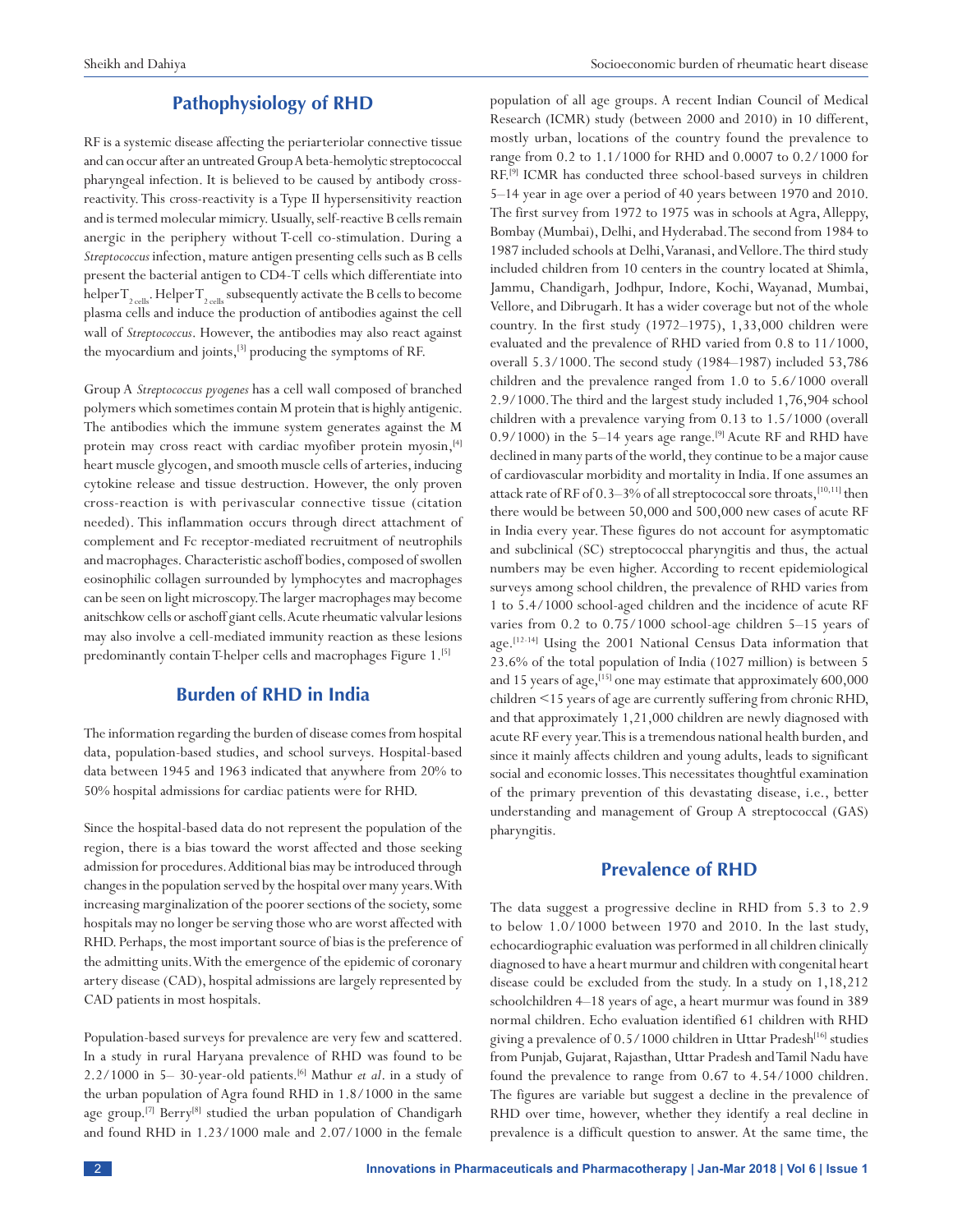addition of echocardiographic RHD surveys of normal children has introduced a new dimension to the assessment of disease burden. Most available echocardiographic evaluation studies for the presence of RHD in school children suggest more than 10–20 times higher prevalence of clinically "silent" RHD the reliability or acceptability of the prevalence data based on clinical evaluation alone is not known with certainty. Further, the echocardiographic diagnosis has fallacies and follow up studies of the clinically silent or subclinical RHD are required to establish the significance of disease identified through echocardiography alone Table 1.

# **Epidemiology of RHD**

1. Emerging issues in epidemiology of RHD

Microbial evolution is driven by mutations and underlying mechanisms of genetic exchange, which also play an important role in the emergence and re-emergence of infectious diseases. The reemergence of streptococcal disease is considered within this context. Investigators are pursuing molecular studies to explore the possible genetic relationship between the recent reemerging, virulent GAS and streptococci that caused widespread epidemics of severe scarlet fever in an earlier era. Interest in GAS had waned following the widespread use of penicillin to treat GAS pharyngitis and the concomitant prevention of acute RF (ARF) and RHD. Clinicians also found that, in parallel with this important medical advance, cases of GAS pharyngitis were milder than before. The emergence of new microbes or old editions in new garments stems from genetic evolution. A consequence of this genetic versatility is that microbes can develop new pathogenic vigor, escape population immunity by acquiring new antigens, develop antibiotic or drug resistance, become more transmissible, and escape from the species barrier. Toxigenic Escherichia coli, which can cause bloody diarrhea and the uremic syndrome, and GAS, which can cause toxic shock syndrome and the reemergence of RF, very likely have acquired new vigor as a result of genetic events and evolutionary selection. Although this evolution is poorly understood, the "new" GAS agents likely exploit the changing circumstances of the ecosystem brought about by perturbations in nature and human behavior.

2. Risk factors of RHD in India

Risk factors for acute RF include poverty, overcrowding, malnutrition, and maternal educational level and employment.<sup>[17-20]</sup> Primordial prevention  $-$  i.e., elimination of risk factors within the community at the earliest stage - is linked to socioeconomic development, which directly affects hygiene, access to medical care, and living conditions. In developed nations, the decrease in acute RF incidence started before the antibiotic era and had been attributed to better living conditions in the USA and western Europe.<sup>[21]</sup> Although some countries have achieved major economic development, access to hygiene and public health measures are often inequitable across populations.<sup>[22]</sup> In any case, economic improvement does not provide complete protection against acute RF and RHD, as shown by disease outbreaks in middle-class children in the USA in the 1990s and in northern Italy more recently Table 2.<sup>[23]</sup>

### **Trends of RHD in India**

India accounted for the highest estimated number of deaths due to RHD globally in 2015 with over 119,000 people dying from the ailment, according to a study. India was among the five countries with the largest estimated cases of RHD in 2015, together accounting for 73% of global cases. The number of cases of RHD in India was 13.17 million followed by China with 7.07 million, Pakistan with 2.25 million, Indonesia with 1.18 million, and the Democratic Republic of the Congo with 805,000, according to the study published in The New England Journal of Medicine.<sup>[24]</sup>

"In 2015, the countries with the highest estimated numbers of deaths due to RHD were India (1,19,100 deaths), China (72,600), and Pakistan (18,900)," it said. The highest estimated age-standardized death rates - more than 10 deaths per 1,00,000 population were in the Solomon Islands, Pakistan, Papua New Guinea, Kiribati, Vanuatu, Fiji, India, Federated States of Micronesia, Marshall Islands, Central African Republic and Lesotho, it added. RHD is a sequela of acute RF, which is usually a disease of poverty associated with overcrowding, poor sanitation and other social determinants of poor health. According to the study, global age-standardized mortality from RHD decreased from 9.2 deaths per 1,00,000 population in 1990 to 4.8 deaths/1,00,000 population in 2015, a decrease of 47.8%. The study, "Global, Regional, and National Burden of RHD, 1990–2015," estimates 3,47,500 deaths from RHD in 1990 and 3,19,400 deaths in 2015, an 8% decrease.

There is an estimate of the increase in 77% and 82% of RHD since 1990 and 2015, respectively, occurred in locations with an endemic disease pattern. The study titled "Global, Regional, and National Burden of RHD, 1990–2015" used multiple sources of data and epidemiological modeling techniques to estimate the global prevalence of and mortality due to RHD over a 25-year period. The health-related burden of RHD has declined worldwide, but the condition persists in some of the poorest regions in the world, the study concluded.<sup>[24]</sup>

# **Changing Scenario India in Context of RHD**

A number of studies have attempted to document RF incidence and RHD prevalence in India. In Future control program vaccine, the ultimate hope for this. For the vaccination, there is a paucity of clinical trials and available in the market are of very high cost.[25] StreptAvax: Sequance of short peptides from the N-terminal region of 26, most common GAS emm- type strains were used in 30 healthy volunteers who showed a significant rise in antibody titer. It has no known cross reaction, but it may not be very helpful in India.<sup>[26]</sup> Another Mucosal vaccine based on the conserved region of the protein, a fusion protein containing the C-terminal half of Mprotein expressed in the human oral commensal, *Stretococcous gordonii*. [26]

## **Potential Strategies for the Future**

Prevention strategies are the most appealing option for sustainable disease control in developing nations. Medical intervention is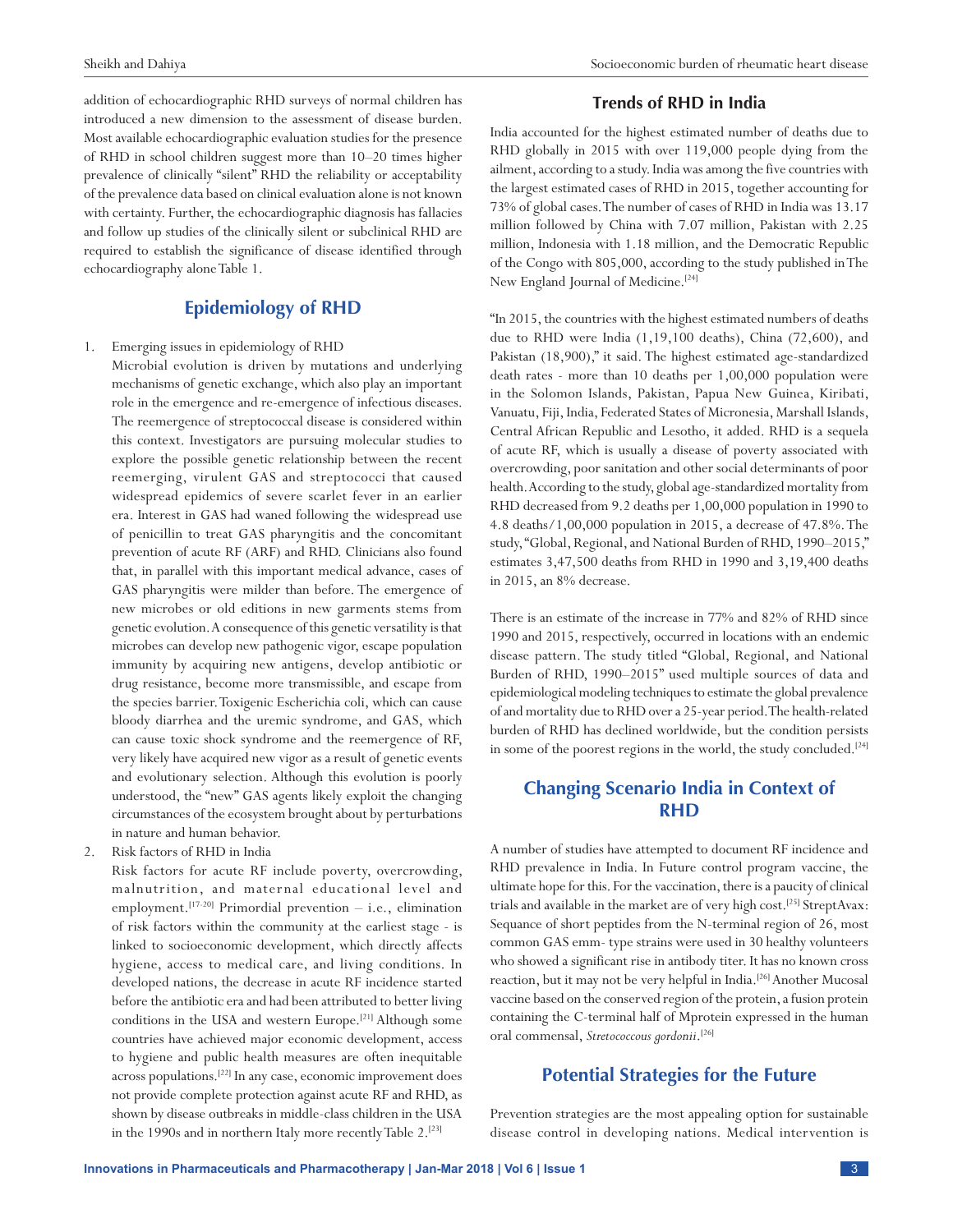

**Figure 1:** Pathogenesis and pathophysiology of rheumatic heart disease

| Table 1: Percentage of RHD in hospital admission |      |               |  |
|--------------------------------------------------|------|---------------|--|
| Place                                            | Year | $\frac{0}{0}$ |  |
| Madras                                           | 1941 | 39.5          |  |
| Calcutta                                         | 1965 | 44.6          |  |
| Madras                                           | 1946 | 46.8          |  |
| Bombay                                           | 1954 | 24.7          |  |
| Delhi                                            | 1958 | 39.1          |  |
| Shimla                                           | 1959 | 50.6          |  |
| Agra                                             | 1960 | 35.1          |  |
| Punjab                                           | 1963 | 27.6          |  |

RHD: Rheumatic heart disease

| Table 2: Number of cases in RHD in different countries |                         |  |
|--------------------------------------------------------|-------------------------|--|
| Country                                                | Number of cases         |  |
| India                                                  | $13.17$ million         |  |
| China                                                  | 7.07 million            |  |
| Pakistan                                               | 2.25 million            |  |
| Indonesia<br>Democratic country of Congo (DRC)         | 1.18 million<br>805,000 |  |

RHD: Rheumatic heart disease

based on the eradication of group A *Streptococcus* with penicillin, which prevents the initial acute RF attack (primary prophylaxis) or disease recurrences (secondary prophylaxis). The efficacy and safety of antibiotic prophylaxis are well established and should lead to near-complete eradication of advanced RHD when combined with broader changes such as improved living conditions, education, and awareness.[27-29]

Primordial prevention, i.e., elimination of risk factors within the community at the earliest stage, is linked to socioeconomic development, which directly affects hygiene, access to medical care, and living conditions. In developed nations, the decrease in acute RF incidence started before the antibiotic era and had been attributed to better living conditions in the USA and western Europe.<sup>[21]</sup>

Ideally, prophylaxis should prevent the first acute RF attack, particularly if given shortly after a sore throat.<sup>[30]</sup> Primary prevention relies on the eradication of GAS carriage through active sore throat screening and by treatment of pharyngitis by oral antibiotics (phenoxymethylpenicillin 250 mg 2 or 3 times daily for patients weighing ≤27 kg, phenoxymethylpenicillin 500 mg 3 or 3 times daily for patients weighing >27 kg; or amoxicillin 50 mg/kg per day for 10 days) or intramuscular antibiotics (benzathinebenzylpenicillin 6,00,000 IU [one injection] for patients weighing ≤27 kg, or 1 2,00,000 IU [one injection] for patients weighing  $>27$  kg).<sup>[31]</sup> So far, primary prevention alone as a large-scale strategy has often been neglected in developing countries.[32] Programs that target subpopulations with a high prevalence of RHD might be more efficient than present practices.[33]